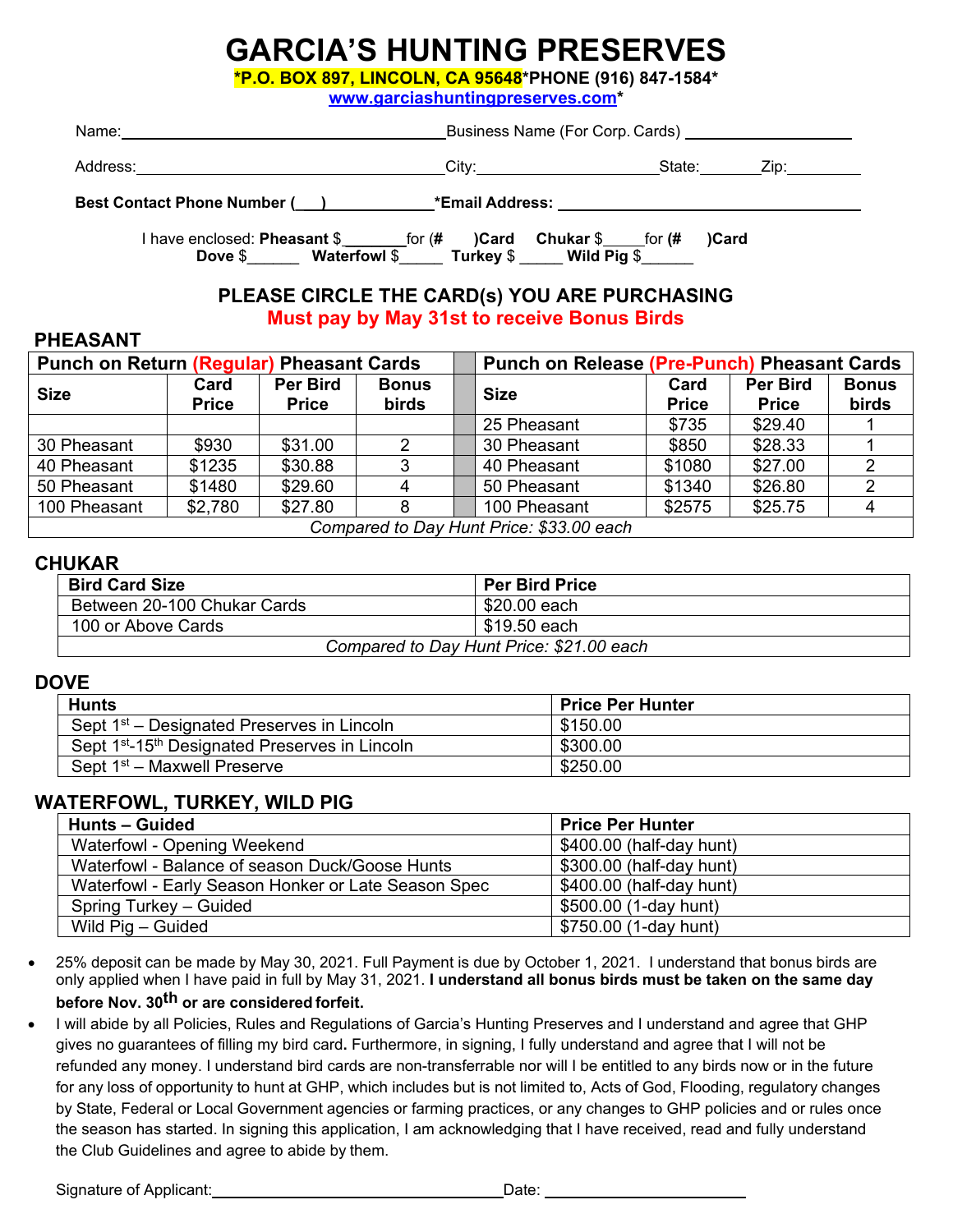#### **CLUB GUIDELINES**

#### **Sign in/Sign out**

As required by law, each person entering into the fields, both hunters and non-hunters must sign in and sign out.

- With the exception of scheduled custom plants, there is no sign-ins after 12:00.
- Hunters are required to be out of the fields no later than 4:00 pm.

#### **What is a Standard Plant?**

A standard plant is 10% of bird card and applies to both Punch on Return and Punch on Release cards. Standard Plants are automatic unless you request a custom plant when making reservation.

#### **What is a Custom Plant?**

A custom plant is anything other than a standard plant. Either type of card may request a custom plant. For a Punch on Return card, it is understood that all birds released will be deducted from the card regardless of the number of birds recovered.

- Custom plants may be scheduled at anytime but no later than 12 pm.
- Custom plants and special event hunts may also be scheduled on Mondays or Tuesdays. Bird release minimums will apply.

### **Custom plant requests will not be honored after the first weekend in JANUARY.**

#### **Pheasant - Punch on Return Card (i.e. Regular Card)**

For Punch on Return cards, only the birds recovered are deducted from your card until 60% of the birds on your card have been released or first weekend in January, whichever comes first. In either of those case all birds released are pre-punched.

After the first weekend in January, you may ONLY request a Standard Plant. NO CUSTOM PLANTS with the exception of Corporate Cards (100 birds).

#### **Pheasant - Punch on Release Card (i.e. Pre-Punch Card)**

For Pre-Punch Cards, all birds released regardless of recovery are deducted from your card. 10% Standard Plant rule applies but any number of birds may be requested when making a reservation. EXCEPTION: After the first weekend in January, you may ONLY request a Standard Plant. NO CUSTOM PLANTS with the exception of Corporate Cards (100 birds).

#### **Chukar Standard Plant:**

All Chukar cards are punch on release. The standard plant is 5 birds on chukar cards.

#### **Reserved Fields**

Hunting at GHP is by reserved fields. Whenever possible, we will place hunters in a requested field. GHP reserves the right to place hunters in any area at its own discretion. Members will be notified of the field designation on the day of the hunt.

For standard plants (9:00 am start time – weekdays, 8:00 am start time weekends):

- Hunters are required to stay in their designated field for the first two hours and may not enter into another occupied field except to retrieve a downed bird.
- Whenever possible, you are to alert the occupant of the field of your intention.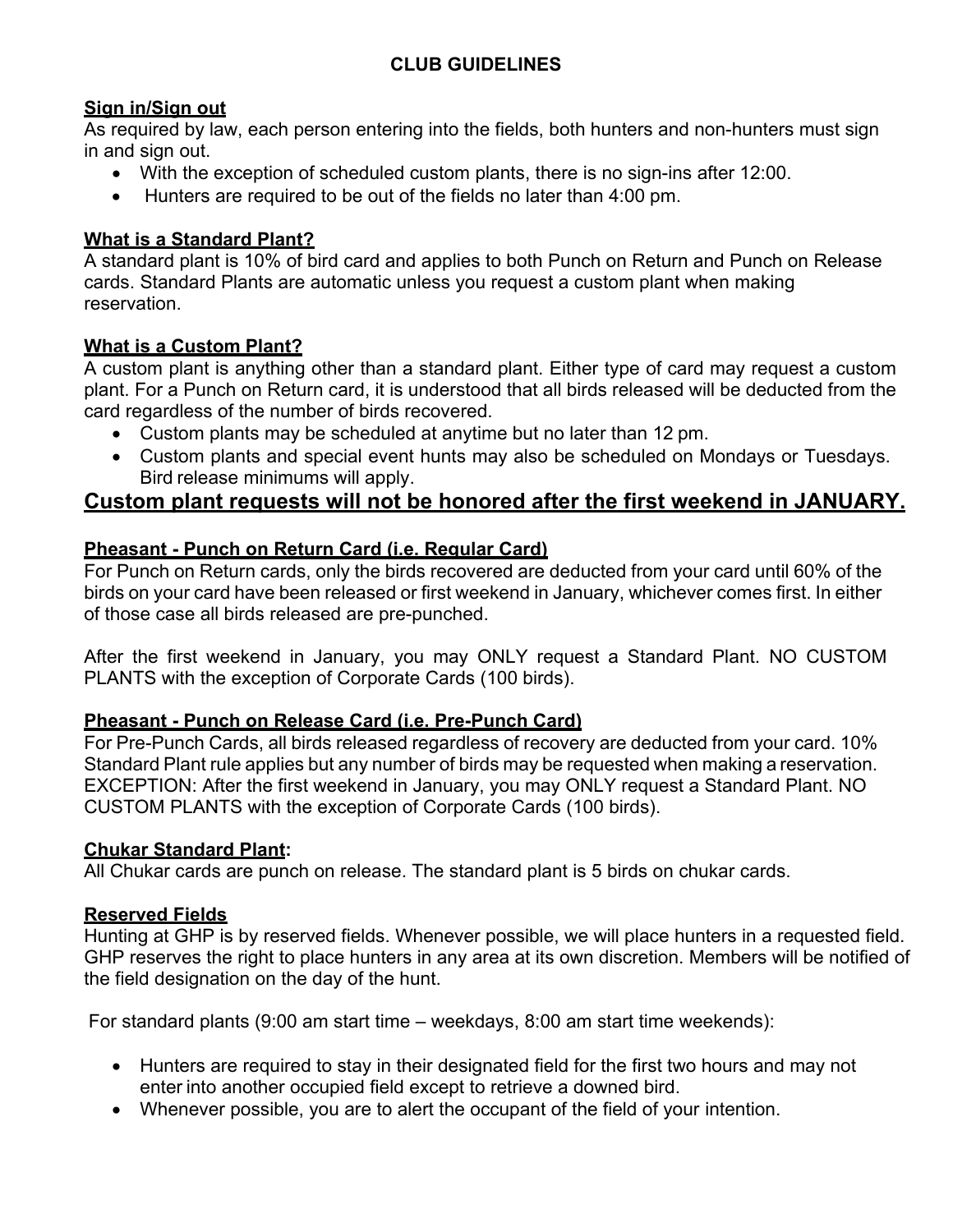- When entering into someone's field to retrieve a downed bird and you bump another hunter's bird in the process, it will be your responsibility to correct the situation, make good with the hunter(s) in that field.
- Dogs must be leashed when traveling to and from your designated field.
- All roads that divide the fields are considered **neutral** ground. Any bird flushed from the road is considered a hold over and is not a part of that day's release.
- After two hours, hunters are allowed to free roam provided that they are not interfering with someone else's hunt.

#### **Free Roaming**

Free roaming is reserved for Pheasant Card holding members only. After 12:00 pm on weekdays and weekends, free roam hunting is permitted. It is understood that all free roam hunting is considered a cleanup hunt and no birds will be released. At any time while free roaming you see GHP staff releasing birds in a given area; know that it is a custom plant; therefore, you must stay out of that field.

#### **All birds shot while free roaming are taken off of pheasant card.**

#### **Corporate Cards**

• Corp. Cards (100 + birds) allows two representatives on 100 bird cards.

#### **Standard Plant for Corp. Split Cards**

- At the time of yearly renewal, if you plan on splitting a corp. card, each member of the group must be identified through the application process. We ask that you submit **all** applications at the same time.
- As a requirement, each application must include the number of birds; the applicant is entitled to receive.
- Each hunter in the group will be given their own punch card with the number of birds you have requested.
- For the purpose of releasing birds and when hunting not as a group, each individual card will be handled in accordance with the standard plant rules. At no time is a member of the group allowed to shoot from another member of the group's bird card.

#### **Carryover Options**

#### **Option #1**

With the purchase of a like bird card (pheasant or chukar), GHP will carry over into the following season, 50% of the birds remaining on your current season's card.

- $\Box$  Carryover birds are in lieu of bonus birds
- $\Box$  The following season's bird card must be paid in full prior to closing day of the current season.
- $\Box$  Hold over birds may not be used during dog training days.

#### **Option #2**

With the purchase of a like bird card (pheasant and chukar), GHP will carry over 100% of the birds remaining on your current season's card. Birds must be used during the current season's dog training days. Standard plants only. If there are still birds remaining after the closing of dog training days, they will be considered forfeit.

 $\Box$  The following season's bird card must be paid in full prior to closing day of the current season.

#### **Release of Bonus and Carryover Birds**

- All bonus and carryover birds when released are considered pre-punched. All birds must be taken on the same day and prior to November  $30<sup>th</sup>$ .
- Birds not taken by November 30th are considered forfeit.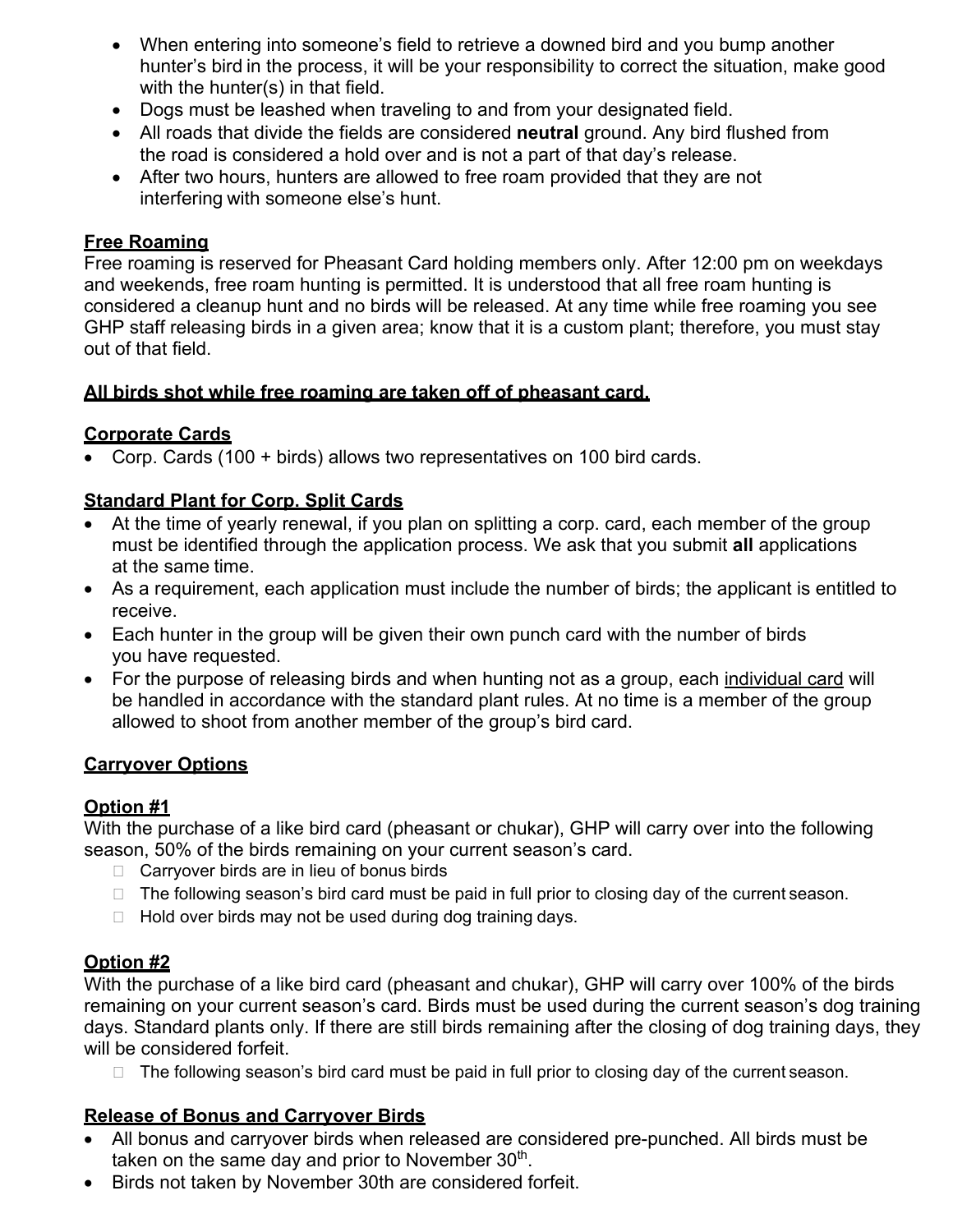• It is the cardholder's responsibility to inform us when making your reservation that you would like to have either your bonus or carryover birds released.

#### **Guests and Guest Fee**

**As a member, it is your responsibility to ensure that your guest/s are familiar with the club rules which include but not limited to:**

- **1. Proper shot size to use.**
- **2. Hunters orange requirement**
- Guest fee is \$5.00 per guest/per visit. A member's spouse or a member's child (21 & under) is considered a member.
- Guest fee does not apply to anyone (21 or under) or any junior hunter possessing a junior hunting license.
- For members' family members (22 and older) the charge will be a one-time \$20.00 seasonal fee.

#### **Under no circumstances is a guest permitted in the fields without the member accompanying them at all times.**

#### **Rain Days**

It is common practice for GHP not to release birds when it is raining. In the event that you are at the facility for your scheduled hunt and **prior** to releasing birds it starts to rain, you may choose to continue with your scheduled hunt but only with the understanding that all birds released are considered pre-punched. Free roaming on rain days is not permitted. GHP reserves the right to close on rain days and without notice.

#### **Making a Reservation**

Reservations may be made up to but no later than 6 pm the day prior to the requested hunt date . You will receive an email confirming your reservation provided that the reservation was made within in the time limit. In the event that you do not receive confirmation you are welcome to show up at the clubhouse and be placed on the **standby list**

#### Email reservation to –**[garciashp@gmail.com](mailto:garciashp@gmail.com)**

- Please include the following:
	- o Name or names of card holding members that will be hunting.
	- o Total number of hunters in the group
	- o Day and time **(9:00 AM time slot only – weekdays, 8:00 AM and 10:00 AM slots on weekends)**
	- o Custom Plant or Standard Plant. When requesting a custom plant, please indicate the number of birds you would like released.

Note: This email system is **ONLY** to be used for reservations. All other questions are to be directed to GHP business line at (916) 847-1584

- If the day or time is already booked, you will receive an email showing the next available day and/or time.
- In some cases and in particularly on the weekends, we may be booked for the 8:00 am time slot. If that is the case, you will be given the option of starting your hunt at 11:00 am. Otherwise, all standard plant hunts start at 8:00 am.
- The maximum number of hunt dates you may reserve at one time is (3) three. New bookings cannot be made until you have used your last reservation.